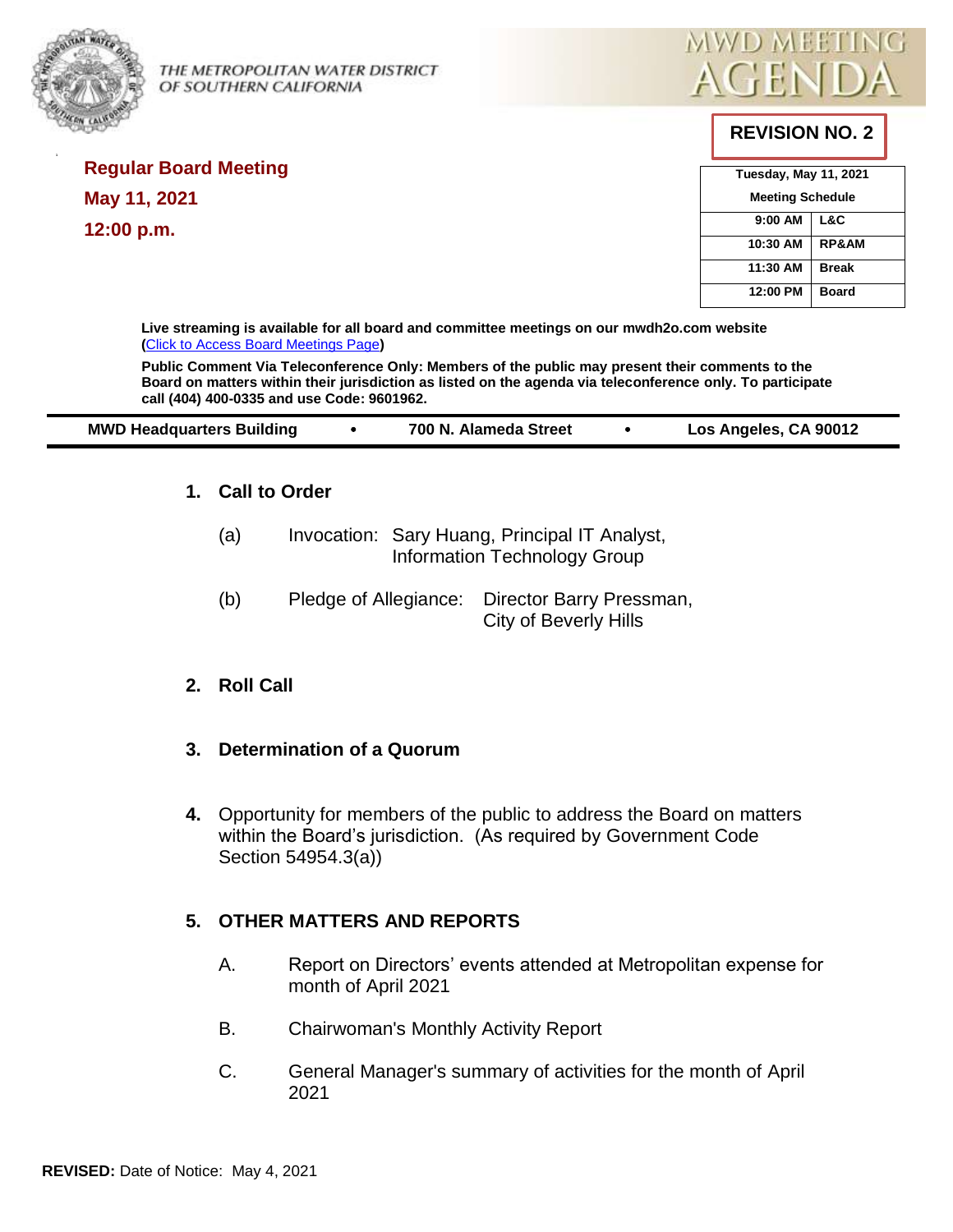- D. General Counsel's summary of activities for the month of April 2021
- E. General Auditor's summary of activities for the month of April 2021
- F. Ethics Officer's summary of activities for the month of April 2021
- G. Presentation of Commendatory Resolution for Director Sylvia Ballin representing the City of San Fernando
- H. Presentation of Commendatory Resolution for Director Jesus Quiñonez representing the City of Los Angeles

## **CONSENT CALENDAR ITEMS — ACTION**

### **6. CONSENT CALENDAR OTHER ITEMS — ACTION**

- A. Approval of the Minutes of the Meeting for April 13, 2021 (Copies have been submitted to each Director) Any additions, corrections, or omissions
- B. Approve committee assignments

## **7. CONSENT CALENDAR ITEMS — ACTION**

- **7-1** Adopt resolution to continue Metropolitan's Water Standby Charge for fiscal year 2021/22; the General Manager has determined that the proposed action is exempt or otherwise not subject to CEQA. (F&I)
- **7-2** Approve and authorize the distribution of Appendix A for use in the issuance and remarketing of Metropolitan's Bonds; the General Manager has determined that the proposed action is exempt or otherwise not subject to CEQA. (F&I)
- **7-3** Withdrawn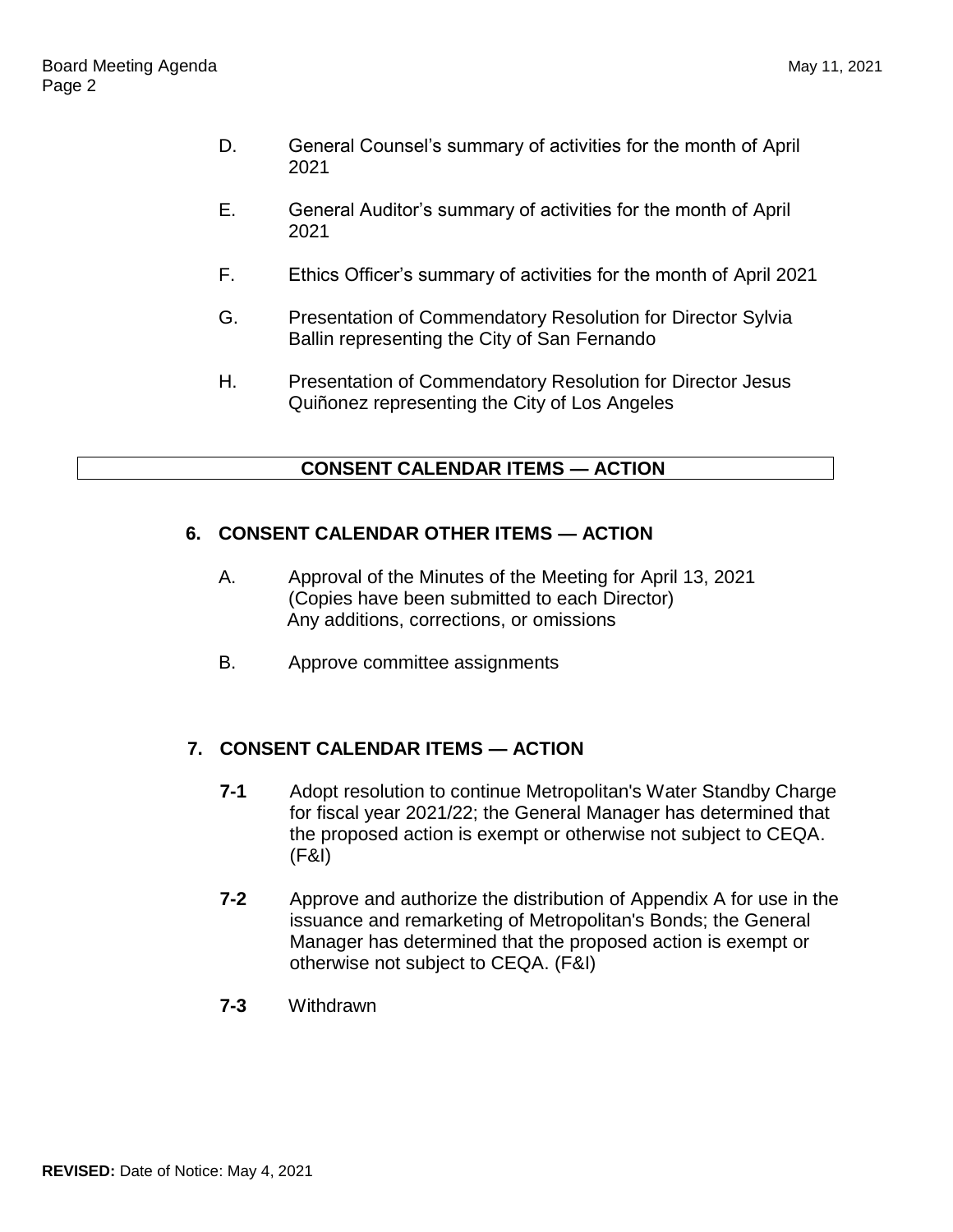- **7-4** Authorize an increase of \$200,000 in change order authority for the contract to rehabilitate the Greg Avenue Pump Station; and authorize an increase of \$350,000 to an agreement with Black and Veatch, Inc. for a new not to exceed amount of \$1,250,000 for engineering support; the General Manager has determined that the proposed action is exempt or otherwise not subject to CEQA. (E&O)
- **7-5** Award a \$2,022,000 contract to R2BUILD to upgrade the flow monitoring station at Mile 12 of the Colorado River Aqueduct; the General Manager has determined that the proposed action is exempt or otherwise not subject to CEQA. (E&O)
- **7-6** Review and consider the city of Santa Monica's two Final Initial Study/Mitigated Negative Declarations and Addenda and take related CEQA actions; authorize the General Manager to enter into a Local Resources Program Agreement with the city of Santa Monica for the Santa Monica Sustainable Water Supply Project. (WP&S)
- **Subject updated 7-7** Authorize the General Manager to enter into agreement with participating member agencies to provide a credit to offset the increased costs and impacts incurred by a member agency associated with shifting deliveries to different service connections at the request of Metropolitan during calendar years 2021 and 2022; the General Manager has determined that the proposed action is exempt or otherwise not subject to CEQA. (WP&S)
	- **7-8** Adopt Metropolitan's 2020 Urban Water Management Plan, Appendix 11 Addendum to the 2015 Urban Water Management Plan, Water Shortage Contingency Plan, and their corresponding resolutions for submittal to the State of California; the General Manager has determined that the proposed actions are exempt or otherwise not subject to CEQA. (WP&S)
	- **7-9** Express opposition, unless amended, for AB 1195 (Garcia, C., D-Bell Gardens): drinking water; the General Manager has determined that the proposed action is exempt or otherwise not subject to CEQA (C&L)
	- **7-10** Authorize the General Manager to grant a permanent power line easement to Southern California Edison traversing across Metropolitan-owned property in the city of San Jacinto and identified as Riverside County Assessor Parcel Number 432-120- 013; the General Manager has determined that the proposed action is exempt or otherwise not subject to CEQA. (RP&AM)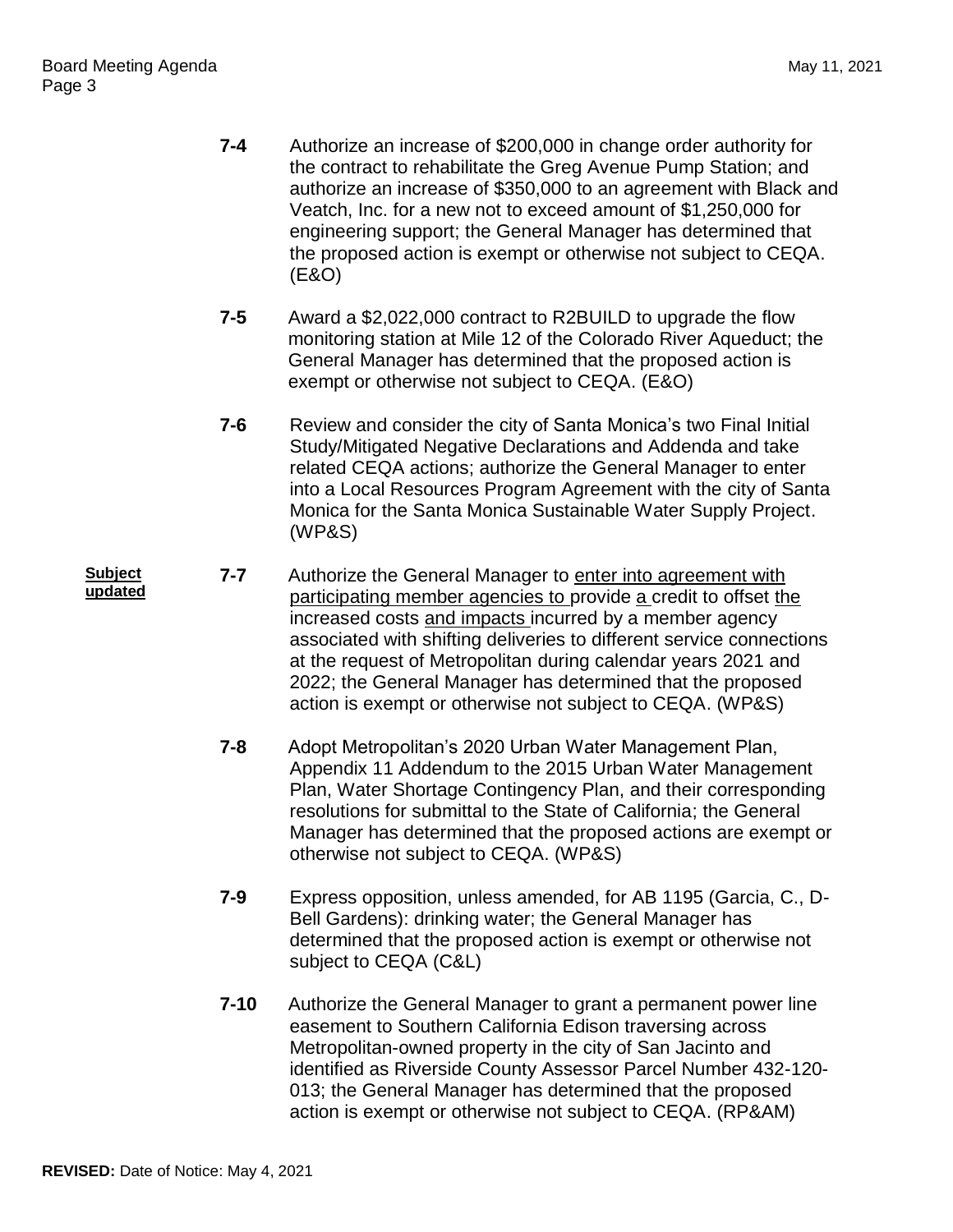- **7-11** Authorize agreements for District housing and property improvements at the Colorado River Aqueduct pumping plants villages with: (1) Helix Environmental Planning, Inc. in an amount not-to-exceed \$250,000 for environmental documentation; and (2) Fugro USA Land, Inc in an amount not to exceed \$350,000 for geotechnical services; the General Manager has determined that the proposed action is exempt or otherwise not subject to CEQA. (RP&AM)
- **7-12** Authorize contracts for Bond Counsel services with Hawkins Delafield Wood LLP, Jones Hall, A Professional Law Corporation, Nixon Peabody LLP, and Norton Rose Fulbright US LLP, Co-Bond Counsel services with Amira Jackson, Law Offices of Alexis S.M. Chiu, and Curls Bartling P.C., and Disclosure Counsel services with Stradling Yocca Carlson & Rauth, P.C. for the period ending June 30, 2024; the General Manager has determined that the proposed action is exempt or otherwise not subject to CEQA. (L&C)
- **7-13** Report on *Imperial Irrigation District v. Metropolitan Water District of Southern California, et al.*, Los Angeles Superior Court Case No. 19STCP01376; and request to authorize an increase in the maximum amount payable under contract with Meyers Nave for legal services by \$210,000 to an amount not-to-exceed \$410,000; the General Manager has determined the proposed action is exempt or otherwise not subject to CEQA. (L&C) **[Conference with legal counsel – existing litigation; to be heard in closed session pursuant to Gov. Code Section 54956.9(d)(1)]**

## **END OF CONSENT CALENDAR ITEMS**

## **8. OTHER BOARD ITEMS — ACTION**

None

## **9. BOARD INFORMATION ITEMS**

- **9-1** Update on Conservation Program
- **9-2** Renewal Status of Metropolitan's Property and Casualty Insurance Program. (F&I)